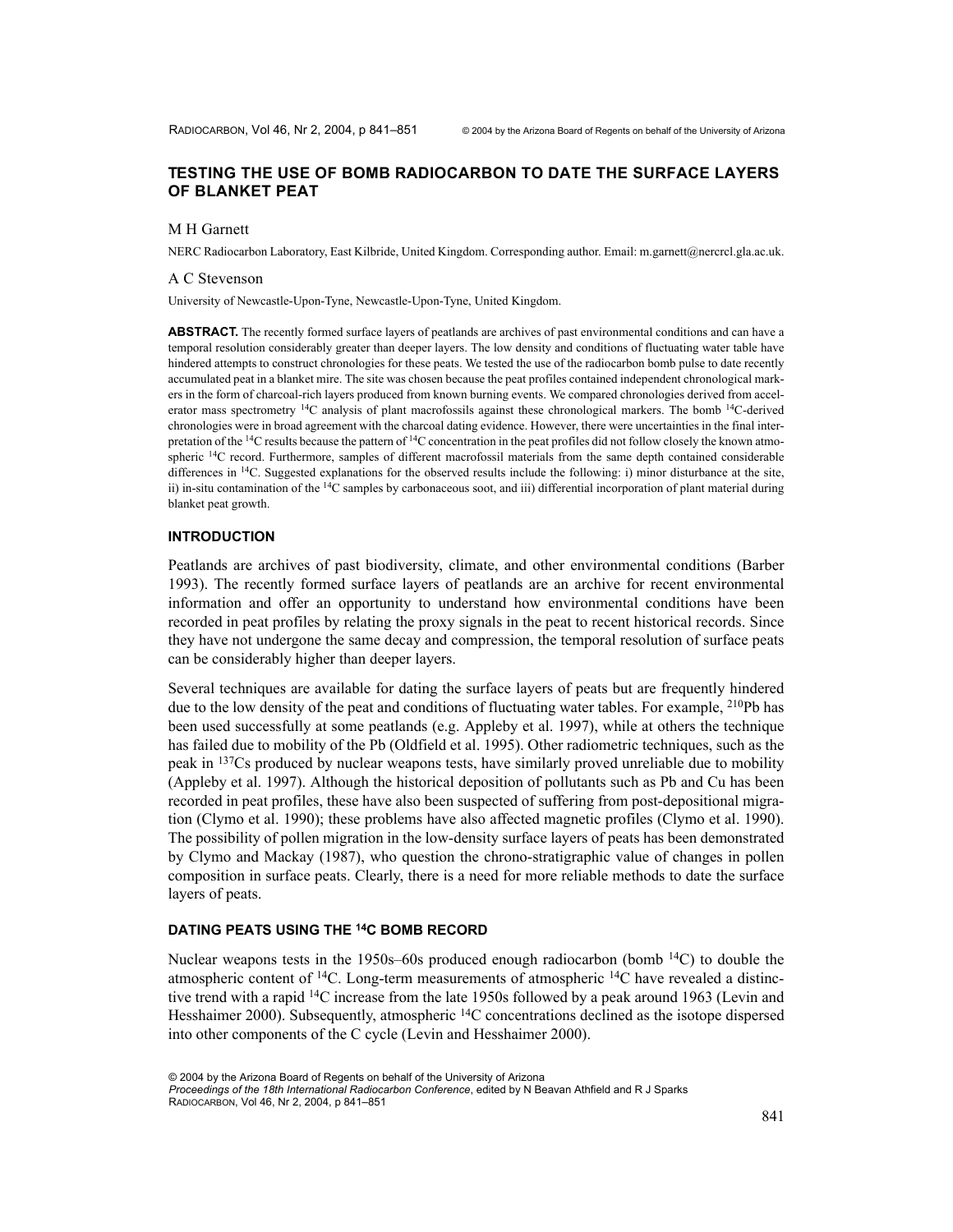#### 842 M H Garnett & A C Stevenson

Goodsite et al. (2001) showed the potential of the bomb  $14C$  pulse for dating the surface layers of peats. The technique relies on the fact that stratified peat profiles provide a record of the plants that formerly grew on the mire surface. As the <sup>14</sup>C concentration in plant structures reflects the <sup>14</sup>C content of the atmosphere at the time of photosynthesis, stratified peat profiles contain a record of past atmospheric <sup>14</sup>C concentration. Since large changes in atmospheric <sup>14</sup>C occurred as a result of the bomb tests, it should be possible to calibrate the <sup>14</sup>C values of the recently formed peat by matching against the record of atmospheric bomb <sup>14</sup>C.

Although Tolonen et al. (1992) showed that the bomb  $^{14}C$  pattern was recorded in peat stratigraphy, it was not successfully utilized for chronological purposes until the study on raised mires by Goodsite et al. (2001). No similar study has been performed on blanket peat, yet these peatlands are far more extensive in the UK than raised mires (Immirzi et al. 1992), and provide an important palaeoecological resource. In the present study, we aimed to test whether the bomb  $^{14}$ C pulse could be used to derive chronologies for the surface layers of a blanket peat.

In the test, we compared a bomb  $14C$ -derived chronology with independent chronological markers in the same profile. A site in northern England presented a rare opportunity for this study because suitable independent chronological information had been recorded in the peat profile.

## THE HARD HILL EXPERIMENT

The experiment at Hard Hill, Moor House (Figure 1) was established in 1954 to investigate the effects of moorland burning and grazing on the vegetation of mires (for site details, see Garnett et al. 2000). Replicated experimental plots have been treated to different moorland burning regimes for  $\sim$  50 yr. Since we know the date of all burning events at the site, identification of charcoal layers in the stratigraphy provides an independent dating framework with which to assess the bomb <sup>14</sup>C signal.



Figure 1 Location of the Hard Hill site within Moor House National Nature Reserve, northern England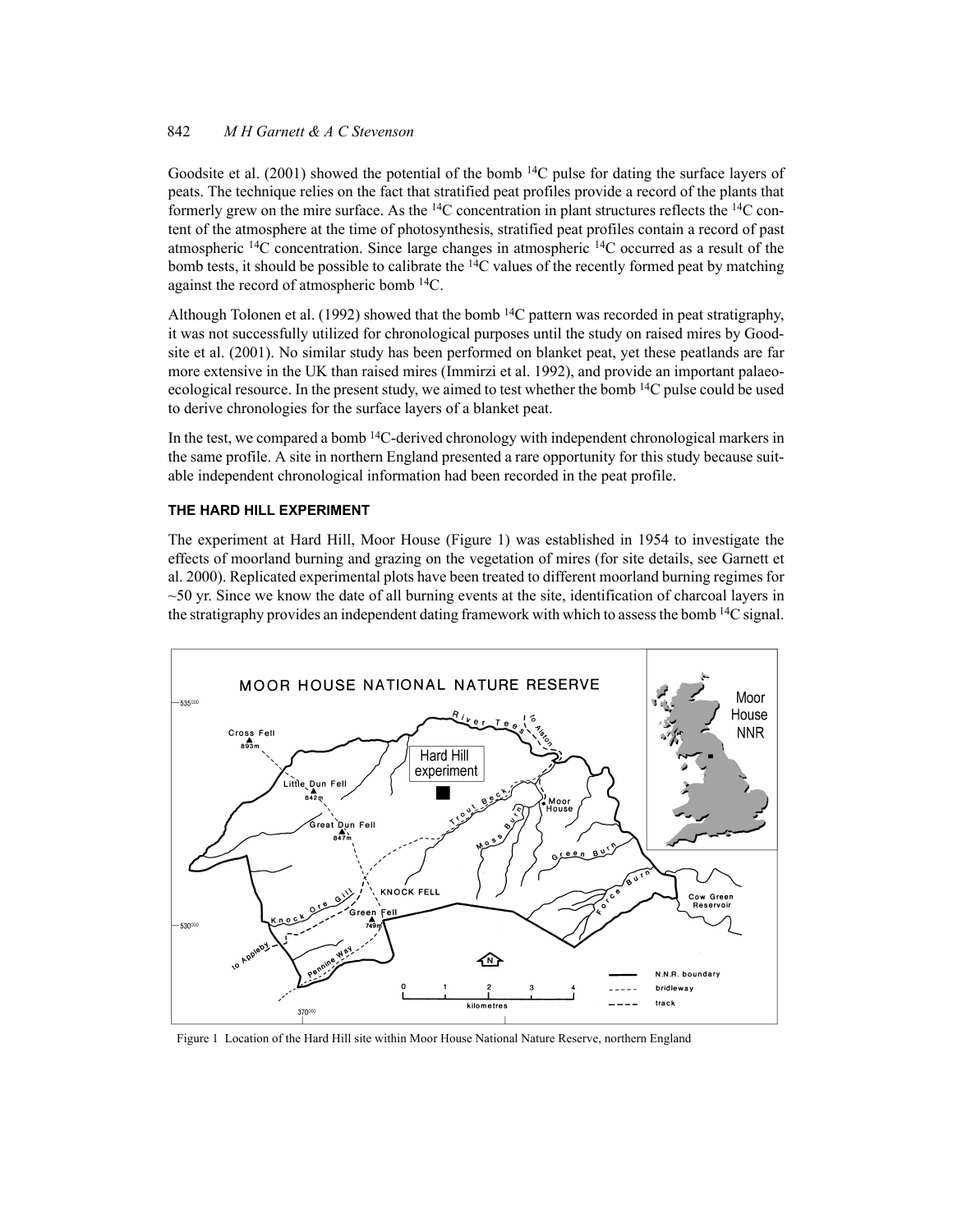All plots at Hard Hill were burnt at the start of the experiment in 1954 and, therefore, all should have a charcoal-rich layer formed as a result of this burning event. Plots which have continued to be burnt at decadal intervals ("burnt" plots) have diminished peat accumulation (Garnett et al. 2000). However, plots which have not been burnt since 1954, and lying adjacent to "burnt" plots, have received pulses of charcoal which have been recorded in the stratigraphy of the surface peat.

# **METHODS**

We recorded the abundance of charcoal fragments in the profiles of 2 plots, one upwind and one downwind (in terms of the prevailing wind) of plots which have been burnt every 10 yr. We also determined the profile of spheroidal carbonaceous particles (SCP). These particles are produced by high temperature combustion of coal and oil and the profile of SCP concentration in sediments reflects regional industrialization; rapid increases in the concentration of SCP have been shown to occur in lake sediments formed in the 1950–60s in this region (Rose et al. 1995). By combining the charcoal and SCP evidence, we determined independent dating points against which we could compare a bomb <sup>14</sup>C-derived chronology.

Peat cores were collected in 1997 from 2 lightly sheep-grazed plots which had been burnt in 1954 only. Site A was immediately adjacent and downwind (i.e. to the north-east) of a plot burnt every 10 yr from 1954 and Site B (located  $\sim$  200 m from Site A) was adjacent but upwind (i.e. to the southwest) of the nearest regularly burnt plot. One short peat core (diameter 10 cm and depth 21 cm) was retrieved from each of the 2 plots, with the coring locations being determined randomly.

The cores were collected by pushing a circular plastic tube into the peat surface and then removing by careful digging. The cores were retained in their tubes, sealed in plastic bags, and returned to the laboratory. A piston device was used to vertically extrude the cores, 1 cm at a time. Each cm of extruded peat was sliced off with a sharp knife, wrapped in aluminium foil, and stored in a refrigerator ( $\sim$ 2 °C). A small amount of compression of the peat was observed during coring but was restricted to the surface few cm of the cores.

Rhodes (1998) method was used to quantify charcoal and was performed on sub-samples from each contiguous 1-cm section. After treating the sub-samples, the fragments of charcoal were counted using a microscope (Wild M3Z, Heerbrugg, Switzerland) at  $40\times$  magnification. A  $10\times10$  square grid graticule was used to group the fragments according to size. SCP were enumerated in the same samples.

Plant macrofossils were selected for <sup>14</sup>C analysis at depth intervals which were expected to span the bomb <sup>14</sup>C pulse. *Sphagnum* macrofossils were preferentially sought, but where these were scarce, other above-ground plant macrofossils such as seeds and small fragments of heath species (*Erica* sp./Calluna vulgaris) were used. All moss samples were pretreated with a weak acid wash (1 M HCl) and heath fragments subjected to acid-alkali-acid pretreatment (2 M HCl, 1 M KOH, 1 M HCl). All samples were combusted in quartz tubes (900  $^{\circ}$ C) and prepared as graphite at the NERC Radiocarbon Lab and analyzed using accelerator mass spectrometry (AMS).

# **RESULTS**

# **Charcoal and SCP Records**

Figures 2 and 3 display the profiles of charcoal and SCP concentration in the samples from the study sites. The sites have very different charcoal profiles considered to be a result of Sites A and B being located respectively downwind and upwind of burnt plots; Ohlson and Tryterud (2000) have shown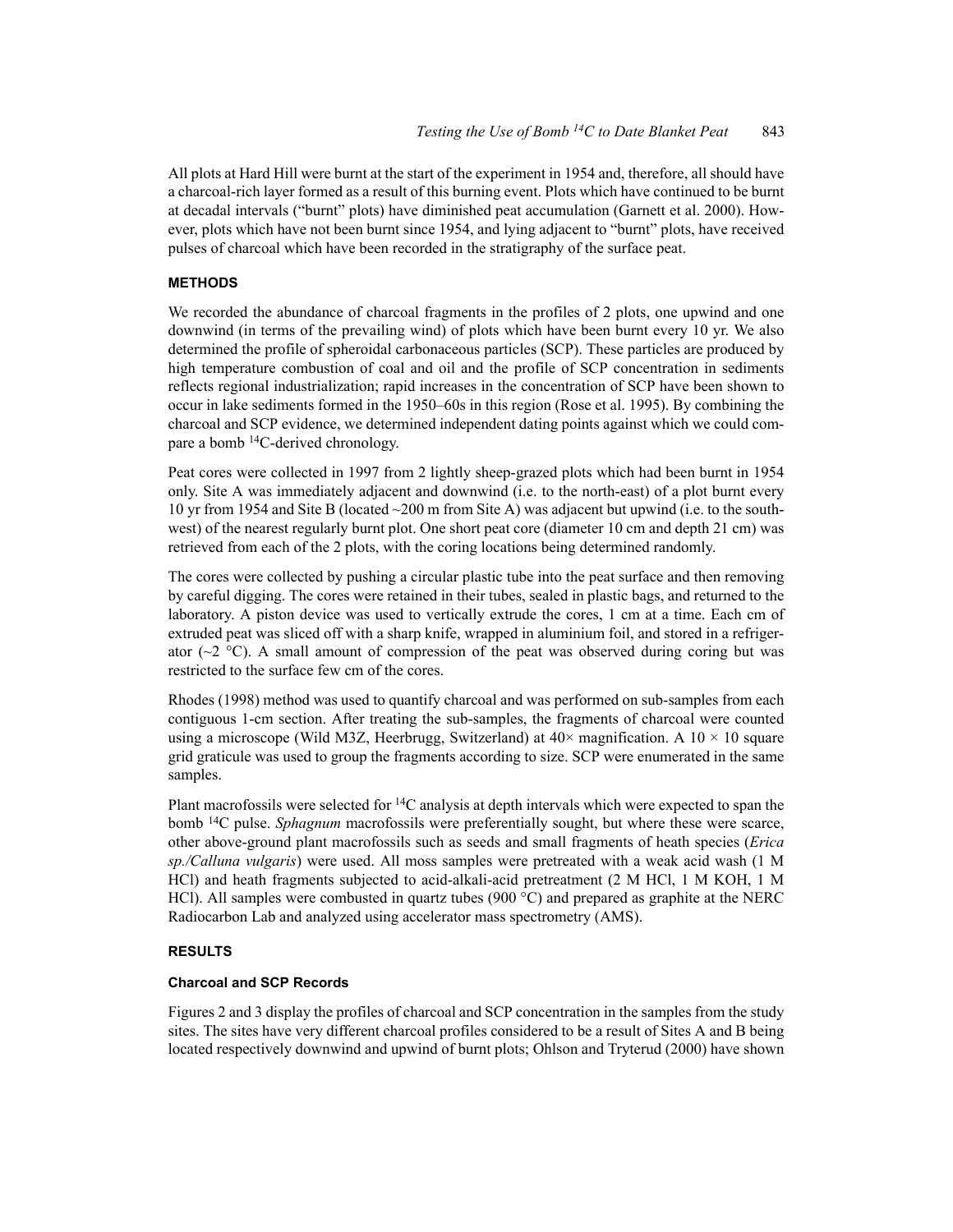that by far the greatest charcoal deposition occurs either within or immediately downwind of the area of the burn.

#### Site A

The top 12 cm of the profile from Site A contained much charcoal, as expected, because the site is adjacent and downwind of a plot burnt every 10 yr from 1954. The profile has distinct and regularly spaced peaks in charcoal. Since the most recent burn to have occurred actually on Site A was in 1954, we consider that this event is represented at  $11-12$  cm because this depth contains the greatest number of large charcoal fragments (indicating a very local fire). It is more likely that the smaller peaks in charcoal concentration above the 11–12 cm depth were produced by burns located near, but not on, the sampling site because large charcoal fragments were less abundant. We considered that these peaks in charcoal concentration represent the decadal burns of the adjacent plot.

The rapid increase in SCP concentration occurred at 8–10 cm depth, slightly above the 1954 charcoal layer. The SCP results are, therefore, consistent with the charcoal evidence; the rapid increase (1950–60s; Rose et al. 1995) occurs above the 1954 charcoal layer but has ceased at 8 cm, just above the layer interpreted as the 1965 charcoal layer (Figure 2). By combining the charcoal and SCP evidence, we considered that the peat profile at Site A provided 4 independent dating points (Figure 2).



Figure 2 Concentration of different size classes of charcoal fragments and SCP concentration with depth, for Site A

# Site B

Depths 9–10 cm and 12–13 cm contained the greatest quantities of large charcoal fragments, indicating a local fire, whereas there was an absence of large fragments above 9–10 cm depth (Figure 3). Since this site was last burnt in 1954, we consider that the most recent layer of large charcoal frag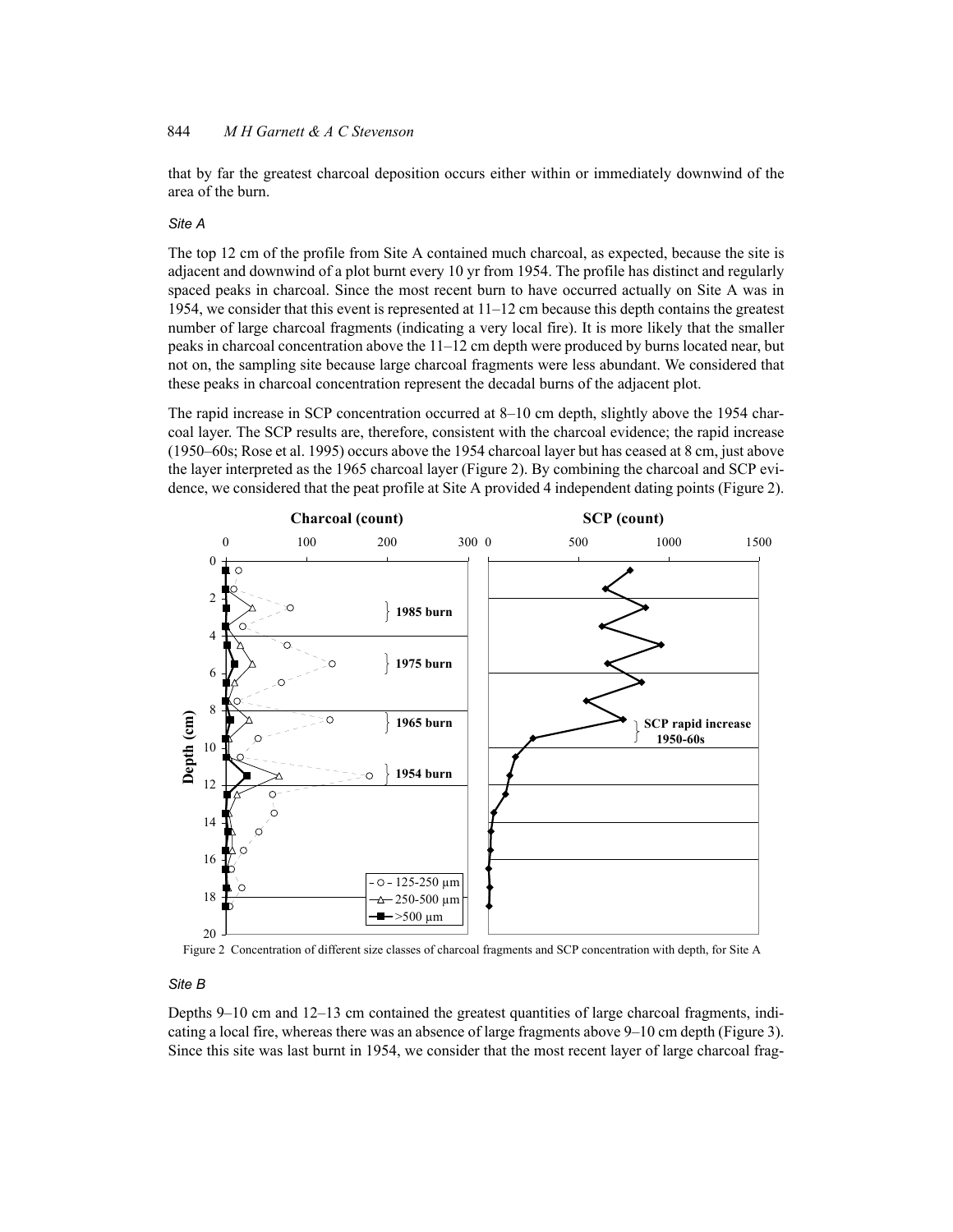ments (9–10 cm) represents the 1954 burn, and that the deeper charcoal-rich layer represents an earlier fire. This interpretation implies that, although the plot was adjacent to sites which have been burnt every 10 yr since 1954, these fires have not been recorded as distinct charcoal layers, probably because Site B lies upwind of the burnt plots.

The SCP concentration at Site B rapidly increased in depths immediately above the 9–10 cm layer. supporting our interpretation that the layer of large charcoal fragments at  $9-10$  cm represents the 1954 burn. Thus, the peat profile at Site B provided 1 dating point from the charcoal and SCP results (Figure 3).



Figure 3 Concentration of different size classes of charcoal fragments and SCP concentration with depth, for Site B

#### <sup>14</sup>C Results

Tables 1 and 2 present the <sup>14</sup>C results for Sites A and B, respectively. Samples from nearest the peat surface contained bomb  $^{14}C$  (i.e. >100 pMC), whereas samples from below the 1954 charcoal layer had  $^{14}$ C concentrations <100 pMC.

To convert the <sup>14</sup>C results to calendar ages, we used a database of atmospheric <sup>14</sup>C measurements from the Northern Hemisphere compiled from various sources (Baxter and Walton 1971; Levin and Kromer 1997; Nydal et al. 1980; Walton et al. 1970). We adopted the following calibration procedure: samples with a <sup>14</sup>C concentration >100 pMC were matched directly to the atmospheric <sup>14</sup>C record. In most cases, this yielded 2 solutions, one either side of the peak in bomb <sup>14</sup>C. To determine which of the 2 solutions was more likely, we considered the  $^{14}C$  results for samples from adjacent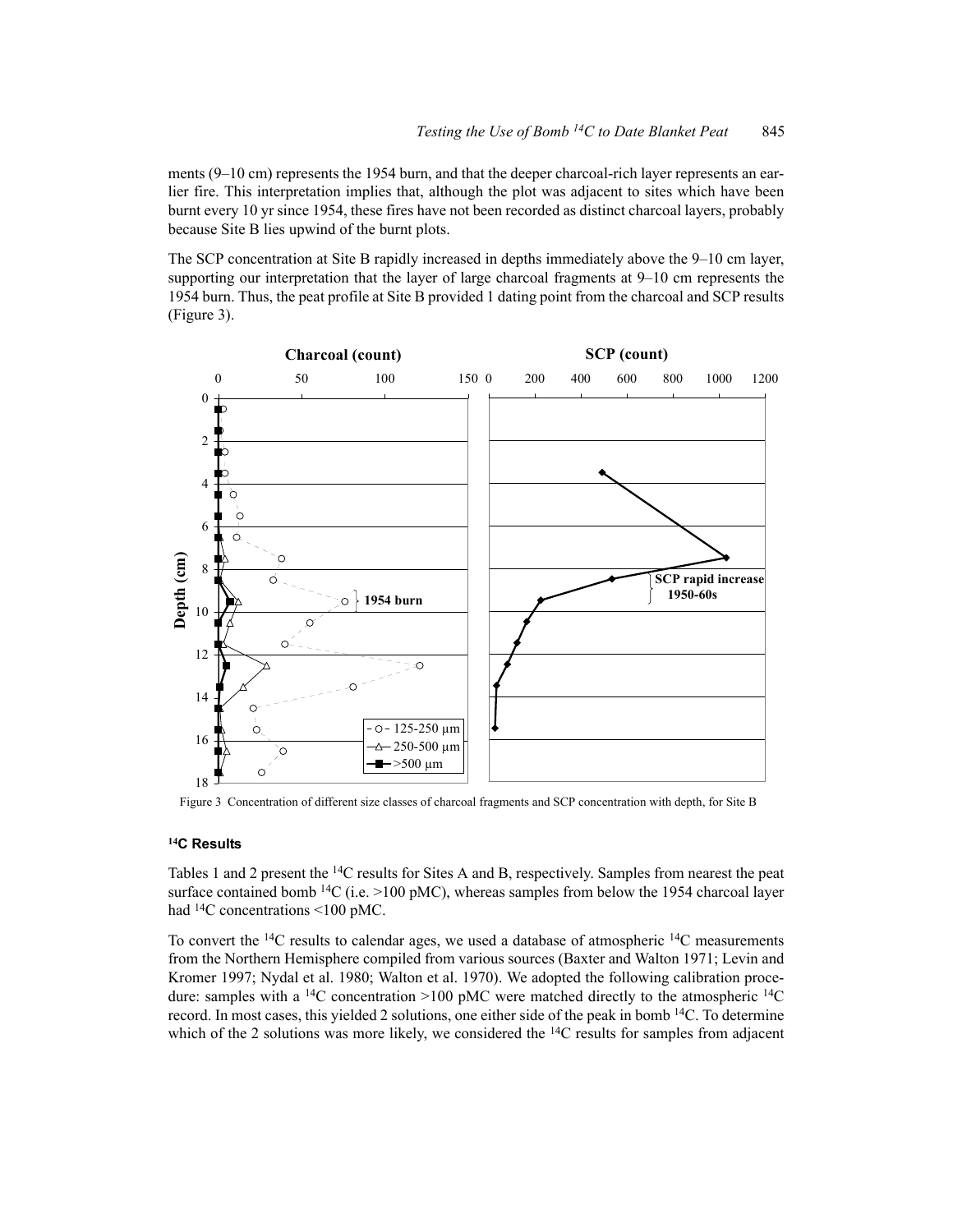| Publication<br>code | Depth<br>(cm) | Material                                  | ${}^{14}C$ enrichment<br>$(pMC \pm 1 \sigma)$ | <sup>14</sup> C age BP $\pm$ 1 $\sigma$<br>(if applicable) | $\delta^{13}C_{\rm PDB}$<br>$\pm 0.1\%$ |
|---------------------|---------------|-------------------------------------------|-----------------------------------------------|------------------------------------------------------------|-----------------------------------------|
| AA-49834            | $3 - 4$       | <i>Calluna/Erica</i> leaves/stems         | $126.83 \pm 0.71$                             |                                                            | $-27.7$                                 |
| AA-42454            | $5 - 6$       | <i>Calluna/Erica</i> fragments            | $136.16 \pm 0.51$                             |                                                            | $-28.2$                                 |
| AA-49835            | $6 - 7(a)$    | Calluna/Erica leaves/stems                | $120.92 \pm 0.86$                             |                                                            | $-28.0$                                 |
| CAMS-91938          | $6 - 7(b)$    | Seeds $(95%)$ and<br>Calluna/Erica leaves | $101.78 \pm 0.35$                             |                                                            | $-26.8$                                 |
| AA-42455            | $7 - 8$       | Calluna/Erica fragments                   | $135.87 \pm 0.55$                             |                                                            | $-30.9$                                 |
| AA-42456            | $9 - 10$      | Calluna/Erica fragments                   | $112.28 \pm 0.48$                             |                                                            | $-29.4$                                 |
| AA-42457            | $11 - 12$     | Calluna/Erica fragments                   | $96.50 \pm 0.44$                              | $286 \pm 37$                                               | $-29.1$                                 |
| AA-42458            | $13 - 14$     | Calluna/Erica fragments                   | $97.96 \pm 0.46$                              | $165 \pm 38$                                               | $-28.5$                                 |

Table 1 Details of <sup>14</sup>C analyses for Site A.

Table 2 Details of <sup>14</sup>C analyses for Site B.

| Publication<br>code | Depth<br>(cm) | Material                                       | ${}^{14}C$ enrichment<br>$(pMC \pm 1 \sigma)$ | <sup>14</sup> C age BP $\pm$ 1 $\sigma$<br>(if applicable) | $\delta^{13}C_{\rm PDB}$<br>$\pm 0.1\%$ |
|---------------------|---------------|------------------------------------------------|-----------------------------------------------|------------------------------------------------------------|-----------------------------------------|
| AA-48953            | $3 - 4$       | Moss leaves                                    | $112.33 \pm 0.55$                             |                                                            | $-28.5$                                 |
| AA-48954            | $5 - 6$       | Calluna/Sphagnum leaves                        | $136.12 \pm 0.58$                             |                                                            | $-29.2$                                 |
| CAMS-91936          | $6 - 7$       | Moss leaves and<br><i>Calluna/Erica</i> leaves | $131.50 \pm 0.58$                             |                                                            | $-28.7$                                 |
| AA-48955            | $7 - 8$       | <i>Calluna</i> leaves and flower heads         | $130.91 \pm 0.57$                             |                                                            | $-28.2$                                 |
| AA-48956            | $9 - 10$      | <i>Sphagnum</i> leaves/stems                   | $119.76 \pm 0.54$                             |                                                            | $-27.7$                                 |
| CAMS-91937          | $10 - 11$     | <i>Sphagnum</i> leaves                         | $99.40 \pm 0.46$                              | $50 \pm 40$                                                | $-26.7$                                 |
| AA-48957            | $11 - 12$     | Sphagnum leaves                                | $90.95 \pm 0.50$                              | $762 \pm 44$                                               | $-27.5$                                 |

depths, and in most cases, could eliminate one of the solutions by assuming that samples from deeper in the peat profile would be older.

Calibration of the 2 samples located nearest the bomb  $14C$  peak was less straightforward. These samples had calibration solutions which fell either side of the bomb peak, and it was not possible to discount one of the solutions simply using the  $^{14}C$  results. In such instances, we considered the rate of peat accumulation which would need to have occurred to result in the alternative calibration solutions. For both sites, only the calibration of these samples shown in Figures 4 and 5 resulted in realistic peat accumulation rates. For example, depths 5–6 cm and 7–8 cm at Site A could be interpreted to be the same age, however, this would imply unrealistic peat accumulation rates of 2 cm  $yr^{-1}$ ; the only realistic interpretation resulted when the calibrated ages were split either side of the bomb peak.

Three <sup>14</sup>C results could not be calibrated against the atmospheric curve when considered with the other samples from the same profile. For Site A, 2 samples of different materials from the same slice of peat  $(6-7 \text{ cm depth})$  had very different <sup>14</sup>C concentrations, both of which were lower than the results for adjacent depths. Calibration of these samples could be performed by independently matching their <sup>14</sup>C concentrations to the atmospheric record, giving ages of AD 1960/1984 for the heath fragments and AD 1956 for the seeds. An age of AD 1984 is considered very unlikely for the heath fragments at 6–7 cm since it would make this depth layer younger than layers nearer the surface. Given typical peat accumulation rates of ~10 yr cm<sup>-1</sup> (Clymo 1991), it is conceivable that different types of macrofossils selected from a 1-cm layer of peat could be at least 4 yr different in age, as in the 6–7 cm layer at Site A. However, when considered in conjunction with the  $^{14}C$  results for the adjacent depths at this site, neither of the samples from depth 6–7 cm could be fitted to the atmospheric record, and, therefore, neither were used in the chronology that we have interpreted for this site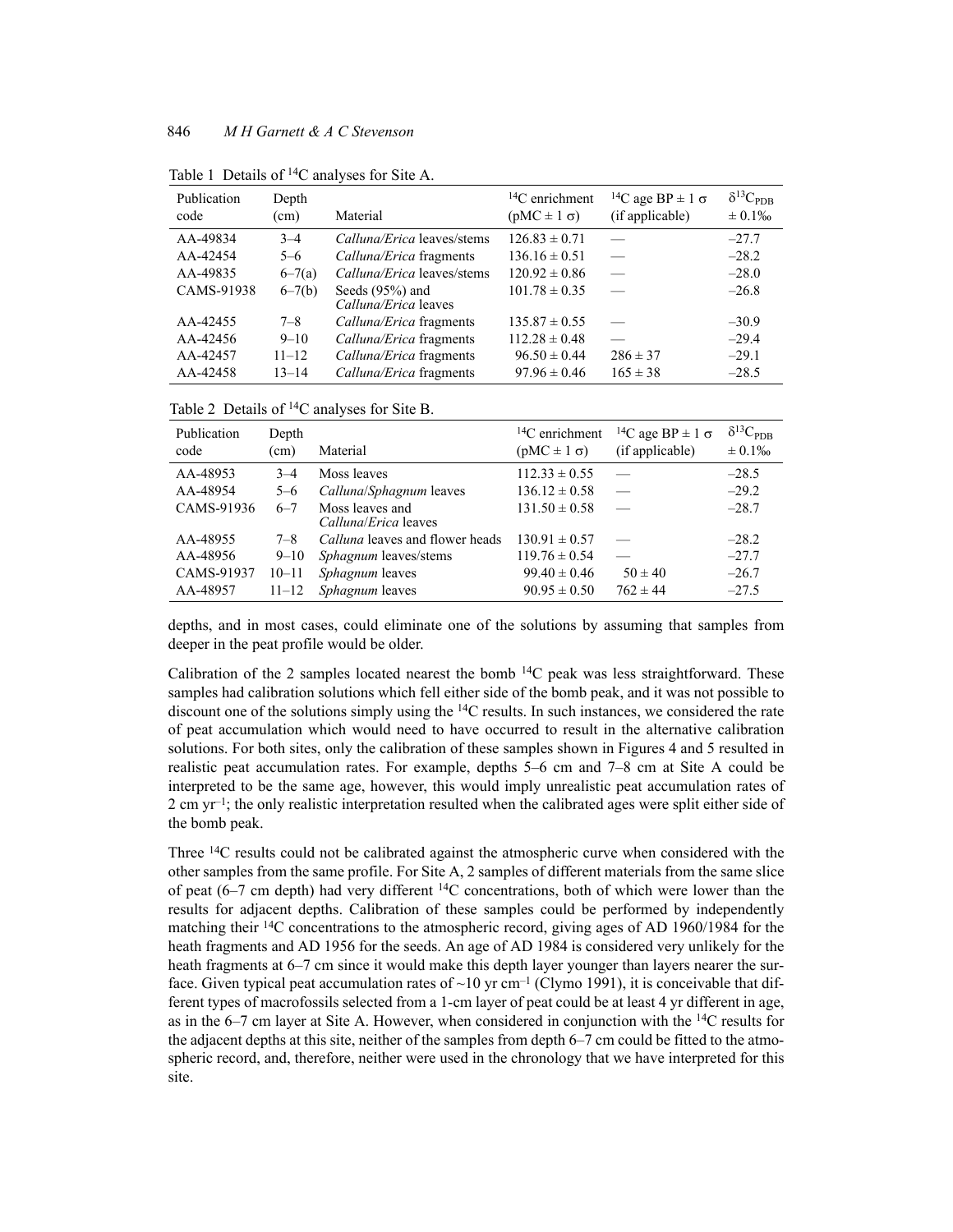

Figure 4 Calibration of <sup>14</sup>C AMS results for Site A. The chart shows our best interpretation of the results when matched to the atmospheric <sup>14</sup>C record. The symbols are larger than the 2- $\sigma$  error of the <sup>14</sup>C measurements.

For Site B, the samples at depths 7–8 cm and 6–7 cm had very similar  $^{14}$ C concentrations, both of which were lower than the sample at 5–6 cm. To calibrate these results, we again considered peat accumulation rates and chose the interpretation that resulted in more consistent rates of accumulation, rather than an alternative solution which implied very large variations in accumulation rate. Thus, we interpreted the sample at  $7-8$  cm to be AD 1962, and did not use the result for  $6-7$  cm in our final chronology (Figure 5). If we had used the result for depth 6–7 cm instead, this would have required much greater changes in peat accumulation rate over the depths between 6–10 cm; we have no stratigraphic evidence to support rapid changes in peat accumulation for this section of the profile.



Figure 5 Calibration of <sup>14</sup>C AMS results for Site B. The chart shows our best interpretation of the results when matched to the atmospheric <sup>14</sup>C record. The symbols are larger than the 2- $\sigma$  error of the <sup>14</sup>C measurements.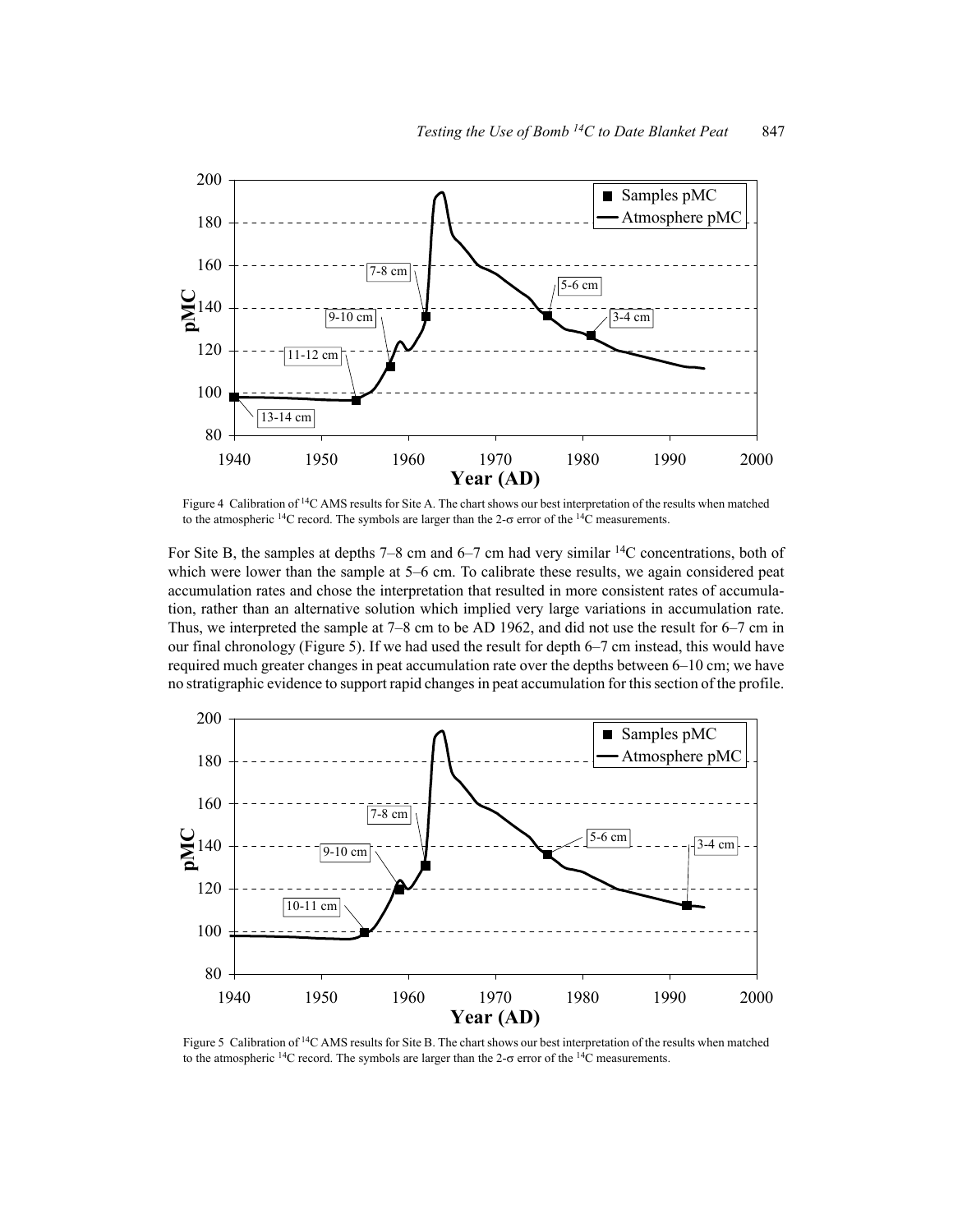We matched samples with <sup>14</sup>C concentrations slightly less than 100 pMC to our atmospheric <sup>14</sup>C record, but because variations in pre-bomb <sup>14</sup>C were small, these calibrations have greater uncertainty. For Site A, the <sup>14</sup>C content of the sample from 11–12 cm (96.50  $\pm$  0.44 pMC) best matched with a date of AD 1953 in our <sup>14</sup>C database, but was also calibrated using INTCAL98 (Stuiver et al. 1998) to cal AD 1520–1660 (1  $\sigma$ ). Since the <sup>14</sup>C concentration of the deeper sample at 13–14 cm [97.96  $\pm$  0.46 pMC; cal AD 1660–1950 (1  $\sigma$ )] was greater than at 11–12 cm, we consider that the AD 1953 date was the best interpretation for the  $11-12$  cm layer. Therefore, we consider that the 11–12 cm depth represents the period when the Suess effect had caused greatest depletion of atmospheric  ${}^{14}C$ , immediately prior to the rapid  ${}^{14}C$  increases caused by bomb testing. Although we suggest in Figure 4 that the sample at 13–14 cm represents AD 1940 (since this is the best match on our database of atmospheric  $^{14}$ C), we have no evidence to determine whether this date or the INTCAL98 calibrated date is better. The deepest sample from Site B had a much lower  ${}^{14}C$ concentration than the other samples, and was calibrated using INTCAL98 to cal AD 1220–1290  $(1 \sigma)$ .

Our interpretations of the  $^{14}$ C results are shown in Figures 4 and 5. Although we acknowledge that other interpretations are possible, we consider our interpretations are best when based solely on the  ${}^{14}C$  results.

## **DISCUSSION**

It is difficult to test new methods for dating surface peats because many of the existing dating techniques which could be used to validate a new technique have themselves been shown to be unreliable. In the present study, the Hard Hill site presented a rare opportunity because it contained suitable independent dating evidence which we consider to be reliable; the large size and distinct peaks in concentration strongly suggests the charcoal is not mobile.

Figure 6 shows the age-depth relationship derived using the bomb  $^{14}$ C chronology for Sites A and B. The independent charcoal-dated layers are also shown to allow comparison of the dating evidence. Our interpretation of the  ${}^{14}C$  results produced a chronology that closely matched the independent chronology derived from the charcoal record; of the 5 charcoal layers, three were dated to within 1 yr of the known burning event using the bomb  $14C$ -derived chronology (Figure 6). The bomb <sup>14</sup>C-derived ages differed from the remaining 2 charcoal-derived ages by only 5 yr. These results show that bomb <sup>14</sup>C can be useful for dating the surface layers of blanket peat.

However, there were a number of problems encountered which introduced uncertainty to the results. No sample had a <sup>14</sup>C concentration > 140 pMC, although atmospheric <sup>14</sup>C exceeded 190 pMC (Levin and Hesshaimer 2000). Macrofossils for  $14C$  analysis were picked from 1-cm-thick slices and would contain an average  $^{14}$ C content for the number of years it took for 1 cm of peat to accumulate; Figure 6 indicates that peat growth rates were  $\sim$ 3–5 yr cm<sup>-1</sup>. Therefore, we expected a greater peak in <sup>14</sup>C concentration of the macrofossils. Other causes of a "damped"  $^{14}$ C signal in the peat include possible recycling of "old" carbon from decomposing peat (Tolonen et al. 1992) and contamination with SCP; these particles adhere strongly to macrofossils (Punning and Aliksaar 1997), are fossil fuel derived (would dilute the <sup>14</sup>C signal), and were abundant in levels where bomb <sup>14</sup>C should have been highest (Figures 2 and 3). <sup>14</sup>C analyses of macrofossils by Goodsite et al. (2001) approached 180 pMC; however, the raised mires in their study were more remote from large industrial areas (and therefore SCP sources) and accumulation rates were greater  $(\sim 2.5 \text{ yr cm}^{-1})$ .

Two samples of different macrofossil material were analyzed from depth 6–7 cm at Site A, and neither could be matched to the atmospheric <sup>14</sup>C record when considered with the other samples.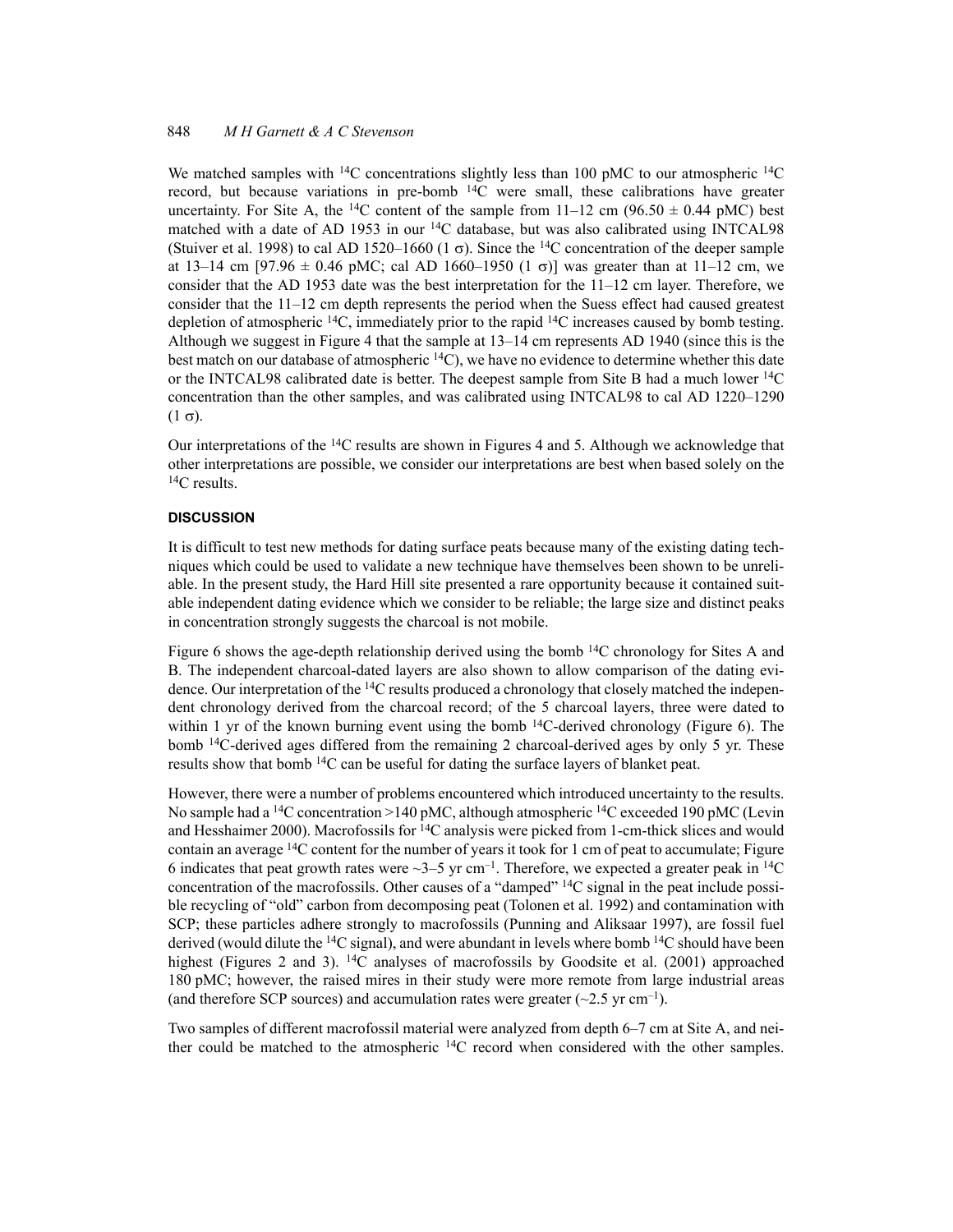

Figure 6 Age-depth relationship for Sites A and B based on the calibration of the  $14C$  results shown in Figures 4 and 5. Shading represents the layers with greatest charcoal concentration which have been dated by reference to the known record of burning. The calibrated ages for the  $14C$  samples are given in brackets. Horizontal error bars are 2- $\sigma$  age ranges of the calibrated <sup>14</sup>C results and vertical error bars represent the sampling resolution (i.e. 1-cm slices). Linear interpolation of the <sup>14</sup>C results was used to calculate ages for two of the charcoal-rich layers, which had not been analyzed for <sup>14</sup>C (underlined).

Despite being from the same slice of peat, the samples had very different  ${}^{14}C$  concentrations (~121 and 102 pMC). The <sup>14</sup>C differences could have been due to differences in the way the plant materials were incorporated into the accumulating peat at a time when atmospheric  $^{14}C$  concentrations were changing rapidly, or may simply represent plant materials that grew over slightly different years but were ultimately compacted into the same 1-cm layer of peat. Alternatively, there may have been different levels of SCP contamination in the samples since Punning and Aliksaar (1997) found sorption of SCP to Sphagnum was (slightly) species dependent; the relative sorption of particles to the entirely different plant materials used in the present study is unknown but could well be greater than the differences between *Sphagnum* species. Also, the other dating results imply this depth relates to the 1960s to the early 1970s, a time when scientific activity at the site was intense; therefore, site disturbance may have been a factor. It is possible that some of the plant macrofossils used for  ${}^{14}C$ analysis could have been blown in from an upwind disturbed site. However, unless they were from eroding peat, these macrofossils would have a similar <sup>14</sup>C concentration to the contemporary vegetation; there were no eroding peat surfaces close to the sampling sites when the cores were collected.

Sphagnum macrofossils were preferentially selected for <sup>14</sup>C analysis as recommended by Kilian et al. (1995) but also because *Sphagnum* leaves were considered likely to have a smaller in-built age compared to heath fragments. However, an additional source of uncertainty arose because in some depths the peat was highly decayed and *Sphagnum* macrofossils were scarce, meaning that alterna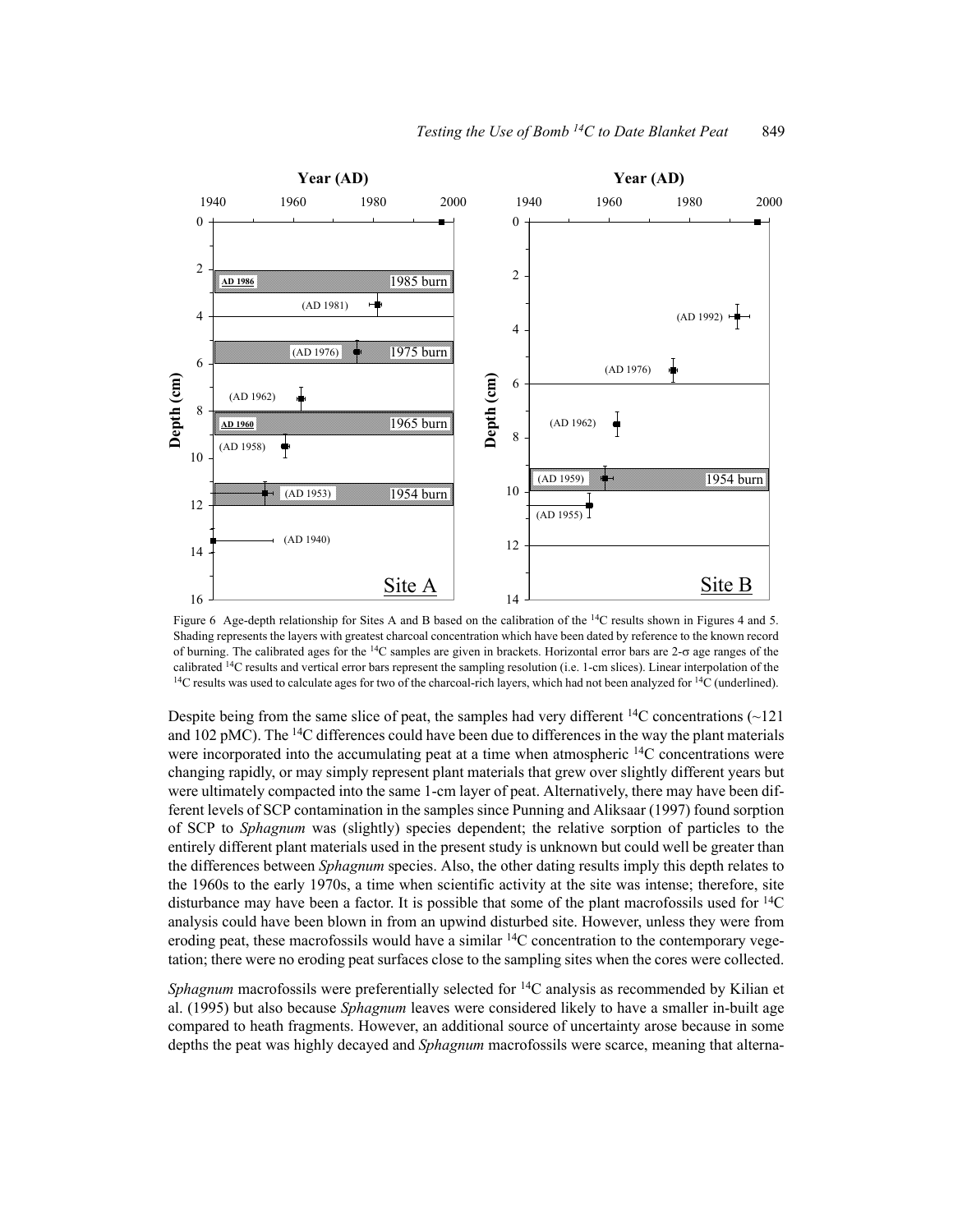tive materials had to be used for  ${}^{14}C$  analysis. Where only heath macrofossils were available, we selected fragments which would have the least in-built age. Heath species (e.g. Calluna vulgaris) can survive at least 25–30 yr (Hobbs and Gimmingham 1987). Yet, due to the rapid changes in <sup>14</sup>C associated with the bomb pulse, it would only require a few years of in-built age for the sample to have a <sup>14</sup>C content unrepresentative of the age of the peat layer. Despite taking precautions to avoid analyzing materials with in-built ages, the paucity of suitable dating material in some levels meant that heath fragments were the best material for analysis. The in-built age of these samples may explain some of the difficulties encountered when calibrating the  $^{14}$ C results. However, for the 2 samples from depth 6–7 cm at Site A, it would be expected that the heath leaves/stems (6–7a) would have a greater in-built age than the seeds sample (6–7b), and, therefore, that the leaves/stems would have a <sup>14</sup>C content representative of a few years earlier than the seeds. In fact, when these samples were calibrated independently of the others, the results suggested that the seeds were older than the leaves/stems.

The burnt plot adjacent to Site A has been burned on 4 occasions following 1954 (i.e. 1965, 1975, 1985, 1994); however, there are only 3 charcoal peaks (in addition to the 1954 layer) in the charcoal record (Figure 2). Linear interpolation of the <sup>14</sup>C-derived chronology for Site A suggests that the charcoal produced in the 1994 burn should be located in the top 1 cm of the profile, but there is no peak in charcoal concentration for this layer (Figure 2). An explanation may be that the surface layer of peat has not yet undergone the same amount of decomposition as deeper layers. Also, whereas the peat decays, the charcoal does not. Therefore, with time, the relative concentration of charcoal will increase in a given weight of peat. Since as much as 90% of the organic matter entering the surface of a peat may be lost through decomposition (Clymo 1984), the effect would be to multiply the charcoal concentration up to a factor of 10. Therefore, as the peat which formed the surface 1-cm layer of the mire in 1997 is buried by subsequent peat growth and progressively decays, a charcoal peak representing the 1994 burn may become evident.

Peat accumulation rates and preservation of macrofossils can be much lower in blanket peats compared to raised mires (e.g. Goodsite et al. 2001). These conditions make blanket peats less suitable for dating using the bomb <sup>14</sup>C approach since lower accumulation rates dampen the <sup>14</sup>C signal and poor preservation means less suitable macrofossils are available for <sup>14</sup>C analysis. Despite these disadvantages, the results of the present study show that the bomb  $^{14}$ C approach can be useful for dating the surface layers of blanket peats.

# **ACKNOWLEDGEMENTS**

We thank Jacky Garnett for fieldwork assistance. John Adamson for discussions, and English Nature for permission to use the Hard Hill site. Part of this work was supported by the University of Newcastle-Upon-Tyne, the former Institute of Terrestrial Ecology (now CEH) and former UK Department of Environment (now DEFRA). The Natural Environment Research Council is acknowledged for providing radiocarbon support.

#### **REFERENCES**

- Appleby PG, Shotyk W, Fankhauser A. 1997. Lead-210 age dating of three peat cores in the Jura Mountains. Switzerland. Water Air and Soil Pollution 100(3-4):  $223 - 31$ .
- Barber KE. 1993. Peatlands as scientific archives of past biodiversity. Biodiversity and Conservation 2(5):474-89.
- Baxter M, Walton A. 1971. Fluctuations of atmospheric <sup>14</sup>C concentrations during the past century. Proceedings of the Royal Society of London Series A 321:105- $27$
- Clymo RS. 1984. The limits to peat bog growth. *Philo*sophical Transactions of the Royal Society of London B 303:605-54.